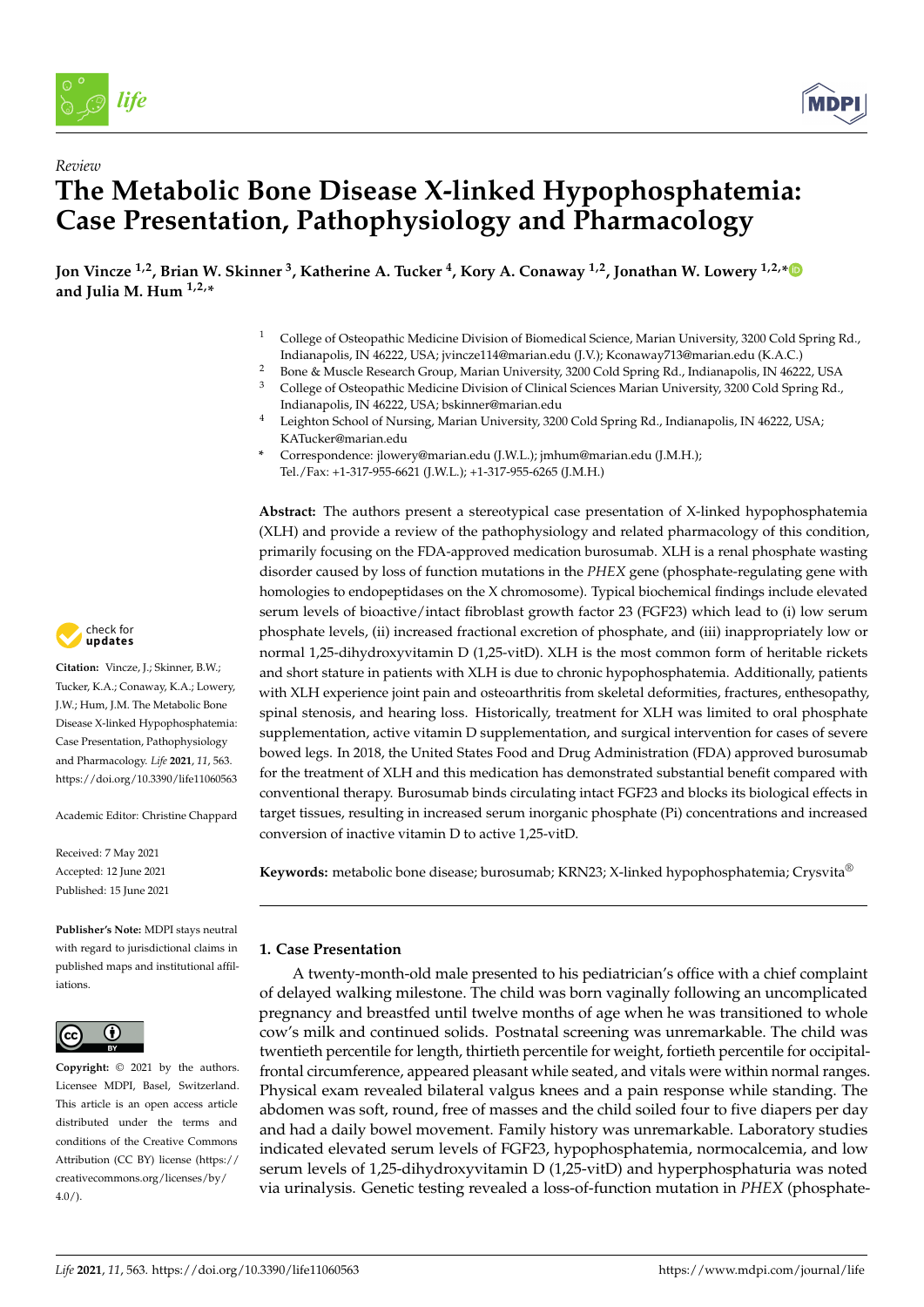regulating gene with homologies to endopeptidases on the X chromosome) which led to a diagnosis of the metabolic bone disease X-linked hypophosphatemia (XLH).

#### **2. X-linked Hypophosphatemia**

XLH is the most common form of heritable rickets and its diagnosis is generally based on physical exam, biochemical analyses of serum and/or plasma, imaging tests, and family history. XLH is a renal phosphate wasting disorder caused by loss of function mutations in the *PHEX* gene [\[1–](#page-13-0)[3\]](#page-13-1). *PHEX* is a member of the M13 family of membranebound metalloproteases, and its expression is highest in bone cells, specifically osteoblasts and osteocytes [\[4\]](#page-13-2). Mutation in the *PHEX* gene product leads to increased serum levels of FGF23. FGF23 is a potent phosphaturic agent, and tubular phosphate reabsorption is disrupted in patients with XLH via downregulation of sodium-phosphate cotransporters in the proximal renal tubule [\[1\]](#page-13-0). Other biochemical findings typically include elevated low serum phosphate levels, increased fractional excretion of phosphate, normocalcemia and inappropriately low or normal 1,25-vitD [\[5\]](#page-13-3). Serum levels of parathyroid hormone (PTH) vary. Short stature in patients with XLH is due to chronic hypophosphatemia and, as adults, patients with XLH often experience joint pain and osteoarthritis from childhood skeletal deformities, fractures, enthesopathy, spinal stenosis, and hearing loss [\[6–](#page-13-4)[8\]](#page-13-5).

XLH is a debilitating lifelong burden that is due to elevated bioactive FGF23. FGF23 was initially identified through gain-of-function mutations in a different form of rickets, the rare heritable disorder autosomal dominant hypophosphatemia rickets (ADHR) [\[9\]](#page-13-6). Prior to this discovery, phosphate homeostasis was thought to be maintained through PTH and 1,25-vitD. Under normal physiological conditions, elevations in serum phosphate or active 1,25-vitD stimulate upregulation of FGF23 and promote the release of the fulllength intact FGF23 protein that targets downstream tissues. FGF23 acts directly on the kidneys to promoting phosphate excretion and indirectly through its effects on 1,25-vitD. Additionally, FGF23 suppresses the transcription of the genes encoding sodium-phosphate cotransporters [\[1\]](#page-13-0).

#### **3. Pharmacological Management of XLH**

Historically, treatment for XLH was limited to oral phosphate supplementation, 1,25 vitD supplementation, and surgical intervention for cases of severely bowed legs [\[10\]](#page-14-0). However, in April 2018, the United States FDA approved burosumab (Crysvita®, Ultragenyx, Novato, CA, USA), which is a human monoclonal IgG1 antibody against FGF23, for treatment of adults and children with XLH. Burosumab was granted both breakthrough therapy designation and orphan drug designation by the FDA [\[11\]](#page-14-1). Burosumab binds circulating intact FGF23 and blocks its biologic effects in target tissues, resulting in increased serum inorganic phosphate (Pi) concentrations and increased conversion of inactive vitamin D to active 1,25-vitD [\[11\]](#page-14-1).

The efficacy of burosumab in both pediatric and adult patients with hypophosphatemia have been compared to placebo and conventional care in clinical trials, the results of which are summarized in Table [1.](#page-12-0) All adult and pediatric trials found burosumab significantly increased Pi to within normal levels and sustain that increase across the length of the study with 94.1% of adults achieving a Pi above the lower limit of normal (LLN) in one study (compared with 7.6% of those receiving placebo, *p* < 0.001) [\[12\]](#page-14-2). Furthermore, pediatric patients experienced a mean increase in Pi ranging from 0.84–0.92 mg/dL across various trials [\[10](#page-14-0)[,13,](#page-14-3)[14\]](#page-14-4). Many clinical trials examined secondary markers of bone health—including 1,25-vitD levels, radiographic assessments using the Thacher's radiographic severity score (TRSS) along with the Radiographic Global Impression of Change (RGI-C) and found significant improvements.

A histomorphometric study including 14 adult subjects with XLH found significant improvement in bone formation and reduced bone resorption with burosumab leading to lower osteoid thickness (−32%), osteoid surface/bone surface (−26%), and mineralization lag time (−83%) after 48 weeks of therapy [\[15\]](#page-14-5). Additionally, burosumab significantly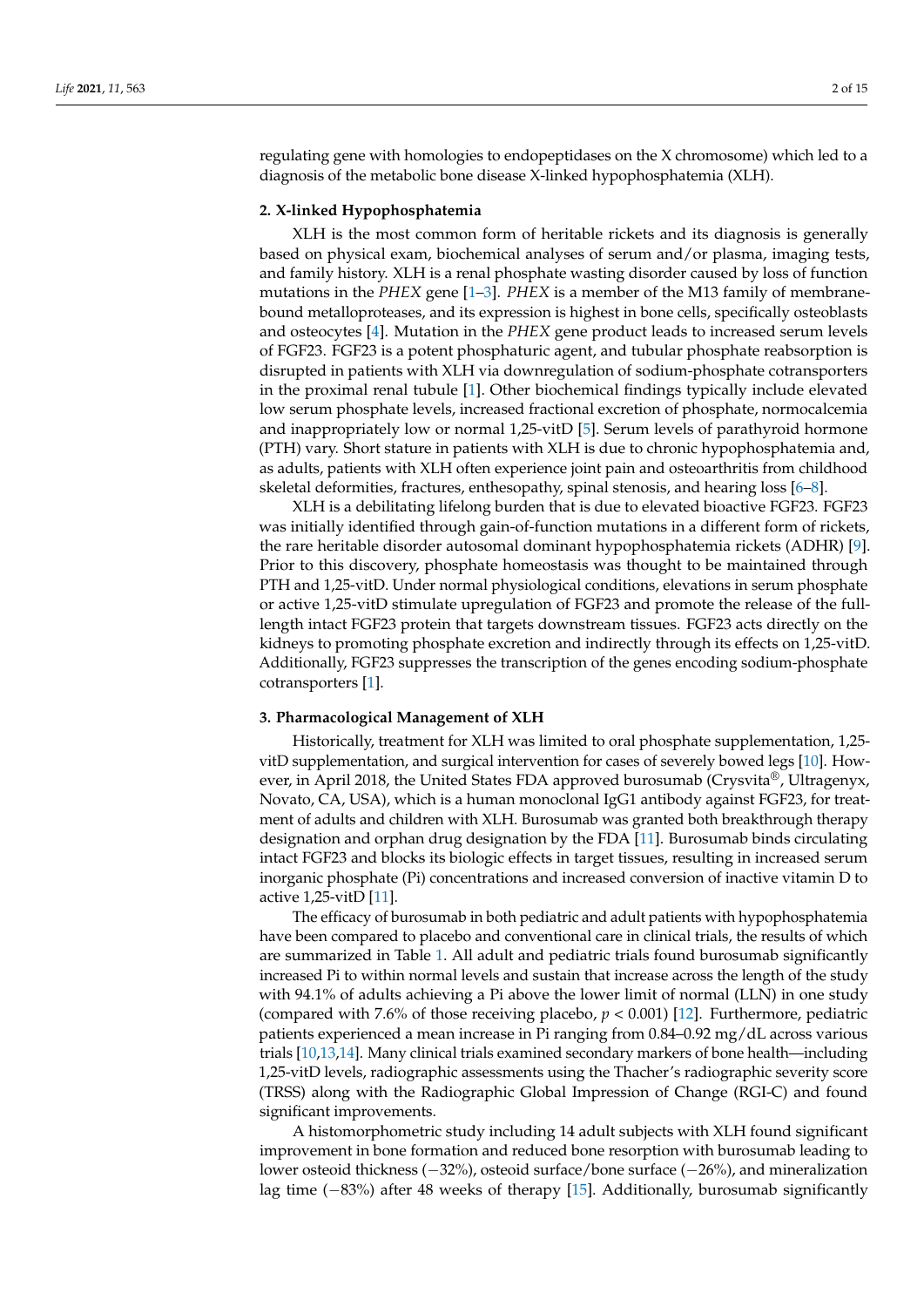improved several parameters on the Brief Pain Inventory (BPI) including mean pain severity score (5.1 at baseline vs. 3.4, *p* = 0.0013), mean worst pain score (6.6 vs. 4.9, *p* = 0.0054), and mean pain interference score (5.2 vs.  $4.0, p = 0.0060$ ) along with a reduction in the BPI mean fatigue score (6.8 vs. 5.5,  $p = 0.0156$ ). This study also identified four patients with active pseudofractures at the beginning of the study. At week 12, two demonstrated complete healing and the other two healed partially. At the conclusion of the study, 75% had healed completely, but the other pseudofractures could not be assessed due to lack of radiographic imaging [\[15\]](#page-14-5).

A larger double-blind, placebo-controlled trial of 134 adults also examined objective markers related to the quality of life of subjects with XLH along with fracture healing as secondary markers of efficacy. Utilizing the Western Ontario and McMaster Universities Arthritis (WOMAC) index, an 8% reduction of stiffness reached statistical significance when compared to placebo (mean difference of −8.1, *p* = 0.012), though the WOMAC physical function subscale and the BPI worst pain indices failed to achieve significance after Hochberg multiplicity adjustments. However, both these measurements reached significance in Ruppe et al., albeit with a smaller sample size [\[12](#page-14-2)[,16\]](#page-14-6). Notably, 43.1% of active fractures were fully-healed in the burosumab group compared with only 7.7% in patients receiving conventional placebo (odds ratio 16.8, *p* < 0.001) [\[12\]](#page-14-2). An open label 24 week extension of this trial was completed and all study participants received burosumab. The authors noted increased fully-healed fractures and pseudofractures from baseline continued in subjects in the burosumab–burosumab arm (63% healed). Subjects enrolled in the placebo–burosumab arm experienced fracture healing that was comparable to those who initially started on burosumab at 24 weeks (35% healed) [\[17\]](#page-14-7).

Pediatric clinical trials also demonstrated improvement in both laboratory and radiographic parameters [\[12](#page-14-2)[–14\]](#page-14-4). Carpenter et al. compared the efficacy of a 2-week and 4-week dosing schedule in children aged 5–12 years using a 1 mg/kg dose [\[18\]](#page-14-8). Both dosing schedules led to significant improvement in Pi, 1,25-vitD, TRSS, and RGI-C; they also demonstrated an increase in walking distance utilizing the 6-min walk test (2-week 12% increase vs. 4-week: 10%) and an increased standing height physical ability (0.19 increase in z-score vs. 0.12). The authors did note that the 2-week dosing schedule provided a more sustained response with regards to maintaining Pi. Pi levels remained within or near normal limits at the end of the dosing interval, whereas children on the 4-week dosing schedule fell below the LLN. Conversely, 1,25-vitD responses were similarly maintained regardless of the dosing schedule utilized [\[14\]](#page-14-4). Another trial was completed in children aged 1–4 yrs using a dose of 0.8 mg/kg administered SC every 2 weeks. The dose was increased to 1.2 mg/kg if two consecutive Pi trough concentrations were below the LLN. Similar to previous studies, significant improvement was noted in both laboratory markers as well as radiographic findings [\[13\]](#page-14-3).

An open-label, phase 3 pediatric clinical trial was conducted in patients aged 1–12 yrs. Subjects were randomized to receive either burosumab 0.8 mg/kg SC every 2 weeks or conventional therapy consisting of oral phosphate and active vitamin D replacement supplementation [\[10\]](#page-14-0). Dosage adjustments of burosumab were identical to those previously described above [\[10–](#page-14-0)[13\]](#page-14-3). Oral phosphate and active vitamin D were also adjusted based on published recommendations [\[5](#page-13-3)[,15](#page-14-5)[,17\]](#page-14-7). Similar to previous studies, burosumab significantly improved both laboratory and radiographic markers of disease. Furthermore, improvements were noted in length and height Z scores (mean change 0.17 vs.  $0.02$ ,  $p = 0.049$ ) and 6-min walking distance (mean change 9% vs. 2%, *p* = 0.0496). This was the first trial demonstrating superiority of burosumab compared with conventional therapy [\[13\]](#page-14-3).

## **4. Pharmacology of Burosumab**

Burosumab is available in three strengths: 10, 20 and 30 mg/mL, with an average wholesale price of \$408 per milligram. Utilizing the recommended dose of 1 mg/kg for an adult patient weighing 70 kg, the anticipated average wholesale cost per dose is \$28,560 [\[19\]](#page-14-9). While costly, burosumab is the only drug currently available on the market that is FDA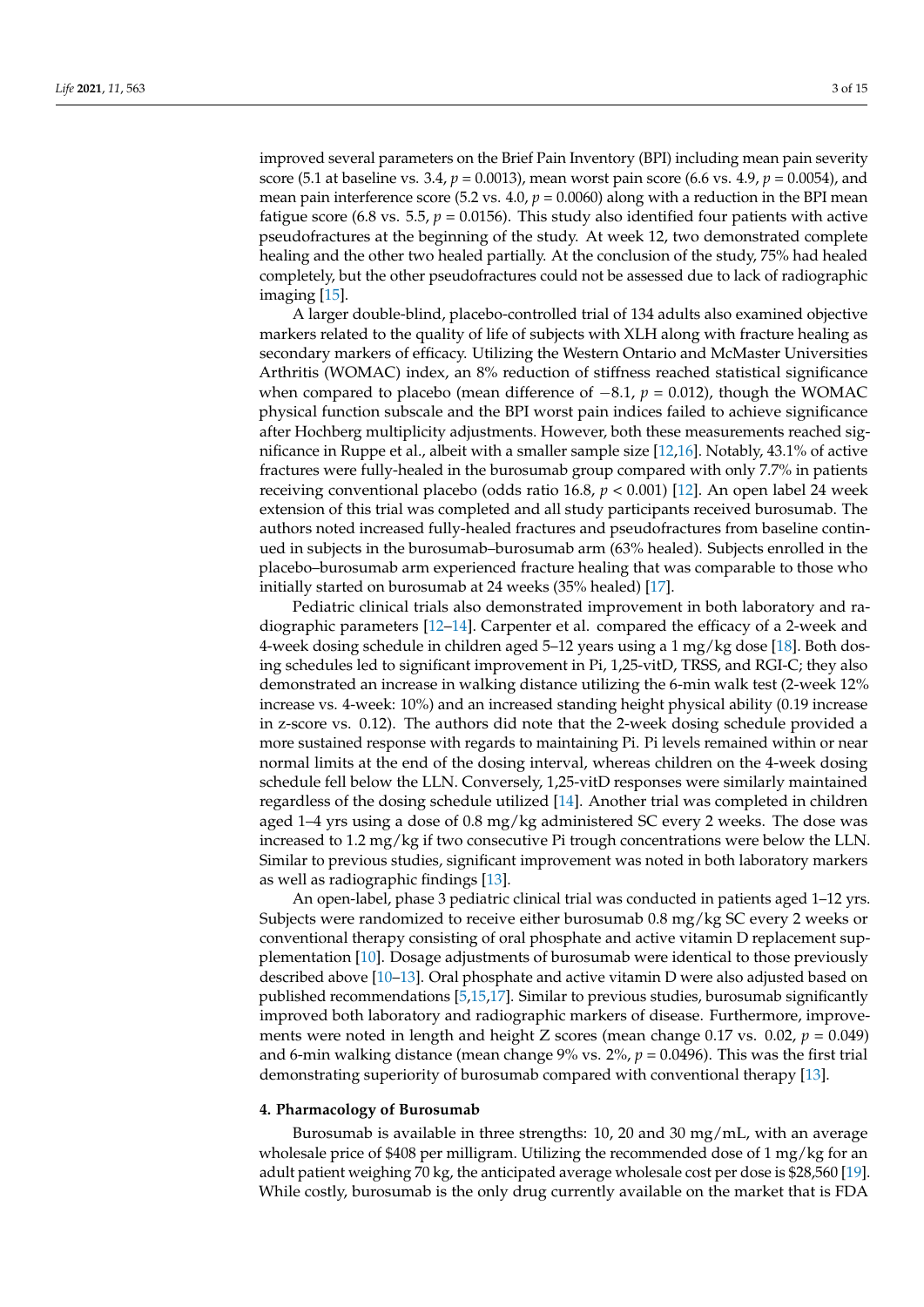approved to treat XLH [\[11\]](#page-14-1). Prior to the approval of burosumab, management options for XLH focused on treatment of electrolyte abnormalities with oral phosphate replacement and 1,25-vitD supplementation, whereas burosumab is able to target and block the pathway that is overexpressed in patients with XLH directly treating the underlying condition [\[20\]](#page-14-10). Based on the results reported in the phase 3 trial by Imel and colleagues, burosumab is superior to conventional therapy [\[10\]](#page-14-0).

### *4.1. Dosage Recommendations*

Burosumab is delivered via subcutaneous (SC) injection by a licensed healthcare provider. Prior to initiation of therapy, Pi levels should be drawn and evaluated, ensuring the level is lower than normal range based on the patient's age [\[11\]](#page-14-1). Dosage recommendations for patients less than 1 year are not known as these patients were excluded from the clinical trials [\[10\]](#page-14-0). For children and adolescents 1–18 years of age, the dosage recommendation is 0.8 mg/kg of body weight, rounded to the nearest 10 mg given every 2 weeks via SC injection [\[11\]](#page-14-1). Dose may be adjusted if Pi remains below the LLN up to a max dose of approximately 2 mg/kg. If Pi increases to 5 mg/dL or greater, the next dose should be held and Pi reassessed in 4 weeks. Once Pi falls below the LLN, burosumab may be re-initiated at a reduced dose. The manufacturer provides recommended dose adjustment tables within the package insert [\[11\]](#page-14-1). The recommended dose for adults is 1 mg/kg SC, rounded to the nearest 10 mg, every 4 weeks. For both pediatric and adult patients, the maximum dose is 90 mg and the maximum volume for each injection is 1.5 mL [\[11\]](#page-14-1).

The goal of therapy is to maintain Pi near the LLN based on the patient's age to prevent hyperphosphatemia [\[21\]](#page-14-11). Pi should be drawn every 4 weeks with corresponding dose adjustments based on those levels. In adults, the first measurement of Pi should begin 2 weeks after initiation or dose changes, and in pediatrics the first measurement should begin 4 weeks after initiation or dose changes. If doses are missed, resume burosumab as soon as possible at the prescribed dose [\[11\]](#page-14-1). Burosumab is contraindicated in patients with severe renal impairment or end stage liver disease as both are associated with metabolic mineral disturbances, although no clinical trials occurred in these patients [\[11\]](#page-14-1).

### *4.2. Pharmacokinetics*

Following SC administration, burosumab follows linear pharmacokinetic modeling and reaches peak concentrations after 8 to 11 days (Table [2\)](#page-13-7). Given burosumab is a monoclonal antibody, it is unlikely to be excreted intact into the urine. Metabolism of burosumab is not well defined, but it is hypothesized that it follows a similar pathway as other peptides and is catabolized into smaller peptides. A phase I clinical trial examined the effects of burosumab administered intravenously (IV) and SC across a variety of doses ranging from 0.003–0.3 mg/kg for IV administration and 0.1–1 mg/kg for SC administration [\[18\]](#page-14-8). SC administration had essentially complete bioavailability, and it increased the half-life from 8–11 days for the 0.1–0.3 mg/kg IV dosing range to 13–19 days for the 0.1–1 mg/kg SC dosing range. The authors note the extended half-life and bioavailability "support the practicality of a once-monthly" dosing regimen administered SC [\[18\]](#page-14-8).

#### *4.3. Pharmacodynamics*

Two phase 1 adult studies concluded that a single injection of burosumab is sufficient to significantly increase the tubular reabsorption rate of phosphate regardless of SC or IV administration [\[18](#page-14-8)[,22\]](#page-14-12). There were no recorded increases of nephrocalcinosis, serum parathyroid hormone, or creatinine. Additionally, after administration of a single dose, hypercalciuria, hypercalcemia, and anti-burosumab antibody formation were not detected. Peak Pi occurred seven days post injection and was maintained across a four-week injection schedule [\[23\]](#page-14-13). Serum levels of burosumab and Pi are linearly correlated  $(R = 0.812)$  which allow dosing adjustments of burosumab to be made based on pre-dose Pi concentrations [\[23\]](#page-14-13).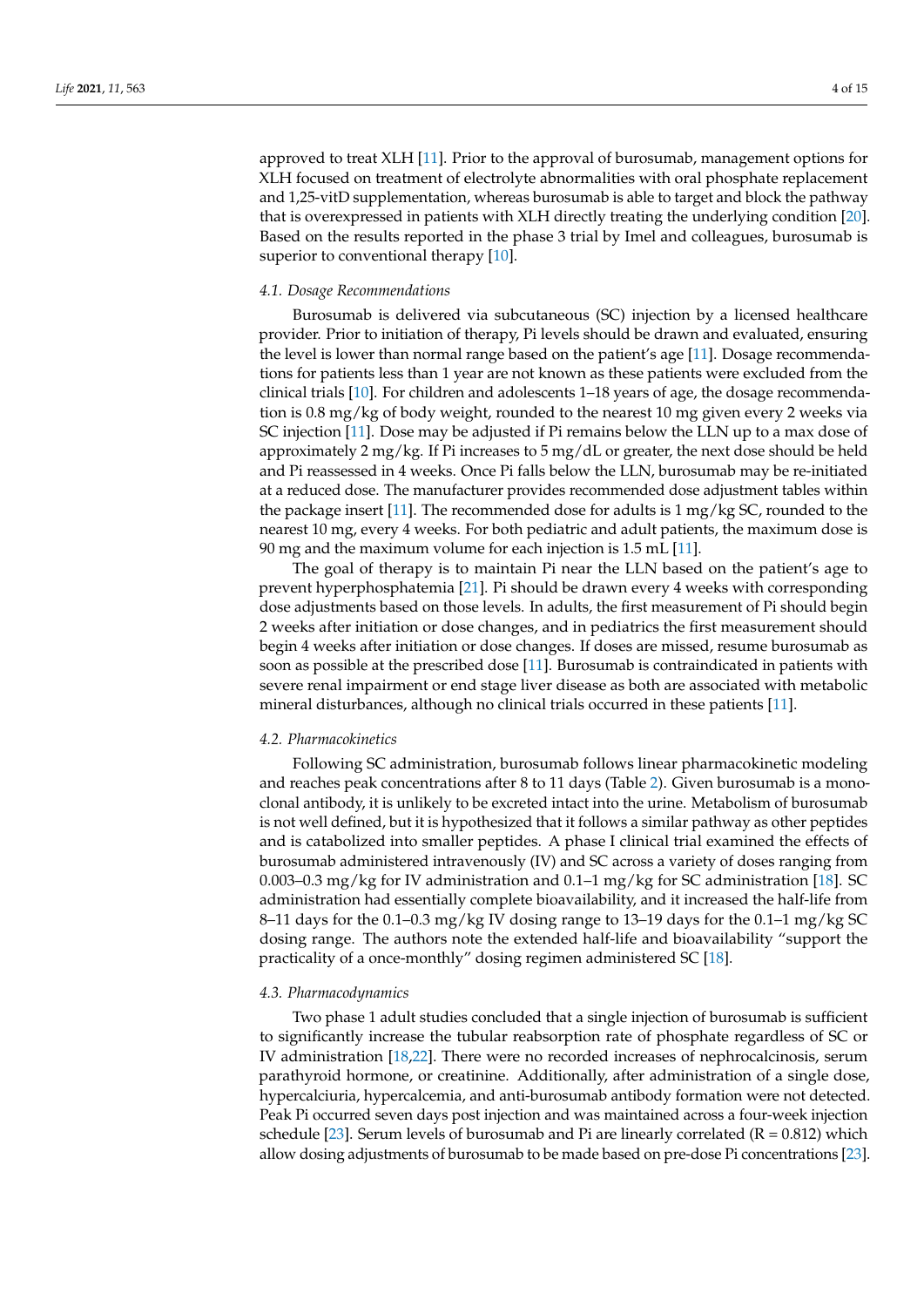## *4.4. Drug Interactions and Adverse Effects*

Burosumab and its interaction with other drugs is unknown, however, it is not recommended to take oral phosphate or vitamin D analogs during treatment due to the risk of hyperphosphatemia and subsequent nephrocalcinosis. However, individuals with low vitamin D at certain ages may use a precursor supplement such as cholecalciferol or ergocalciferol to assist in maintaining normal vitamin D levels.

Similar types and quantity of drug related adverse effects (AEs) were found between the IV and SC groups in the phase 1 trial, albeit both with small sample sizes, 12 and 17 respectively. Additionally, this study measured for nephrocalcinosis, hypercalcemia, serum immature parathyroid hormone, and creatinine in both IV and SC groups and found no increases [\[18\]](#page-14-8). The type, quantity, and severity of drug-related AEs between control and burosumab groups in phase 2 and 3 clinical trials were largely similar, with the exception of injection site irritation being almost twice as common in pediatric patients as adults when compared to control. Hypersensitivity was also reported at a higher rate in pediatric patients than in adults but neither age group differed significantly compared to control. Nearly all drug-related AEs were rated as mild to moderate in severity. No AEs led to withdrawal of adults or children in the reported phase 2 and 3 clinical studies (Table [1\)](#page-12-0), however three adults withdrew in two of the phase 1/2 studies due to urticaria (two patients) and restless leg syndrome (RLS) in the Imel et al. extension [\[16,](#page-14-6)[19](#page-14-9)[,23\]](#page-14-13).

Injection site reaction, hypersensitivity, hyperphosphatemia, ectopic mineralization, and RLS were predefined as AEs of interest across the phase 2 and 3 clinical trials. While injection site reactions and hypersensitivity were common in pediatric trials (31–57.7% and 31–38%, respectively), there were no incidences of hyperphosphatemia or RLS [\[10,](#page-14-0)[13,](#page-14-3)[14\]](#page-14-4). As noted previously, incidence of injection site reactions and hypersensitivity were less frequent in the adult population (11.8% and 5.9%, respectively); however, the incidence of hyperphosphatemia and RLS was greater than that seen in the pediatric studies (5.9% and 11.8%, respectively) [\[12\]](#page-14-2). Ectopic mineralization was not noted in any of the phase 2 or 3 clinical trials, regardless of age [\[10](#page-14-0)[,12–](#page-14-2)[14\]](#page-14-4).

### **5. Conclusions**

XLH is a chronic condition primarily characterized by elevated FGF23 levels, causing hypophosphatemia and inappropriately low or normal levels of 1,25-vitD. Burosumab is a human monoclonal antibody against FGF23 and the first therapy targeted to the specific management of XLH. Its novel mechanism of action directly combats the hypophosphatemia in both pediatric and adult patients. The adverse effects of burosumab were rated mild to moderately severe, however, the occurrence of hyperphosphatemia was low. While burosumab therapy is costly, it is the only drug on the market to directly mitigate XLH's clinical manifestations. Pending the results of ongoing clinical trials, future uses of burosumab may include other diseases that manifest due to elevated levels of intact FGF23 [\[24\]](#page-14-14).

#### **6. Data Sources and Study Selection**

An English-language search of PubMed, MEDLINE, and clinicaltrials.gov was performed using the terms *burosumab*, *KRN23*, *X-linked hypophosphatemia*, and *FGF23* from January 2013 to February 2020 in March 2020. Articles including clinical trials of burosumab for the treatment of XLH in both adult and pediatric populations and review articles were evaluated for inclusion. References of articles were reviewed for additional data sources. Additional information was gathered from the manufacturer's product labeling.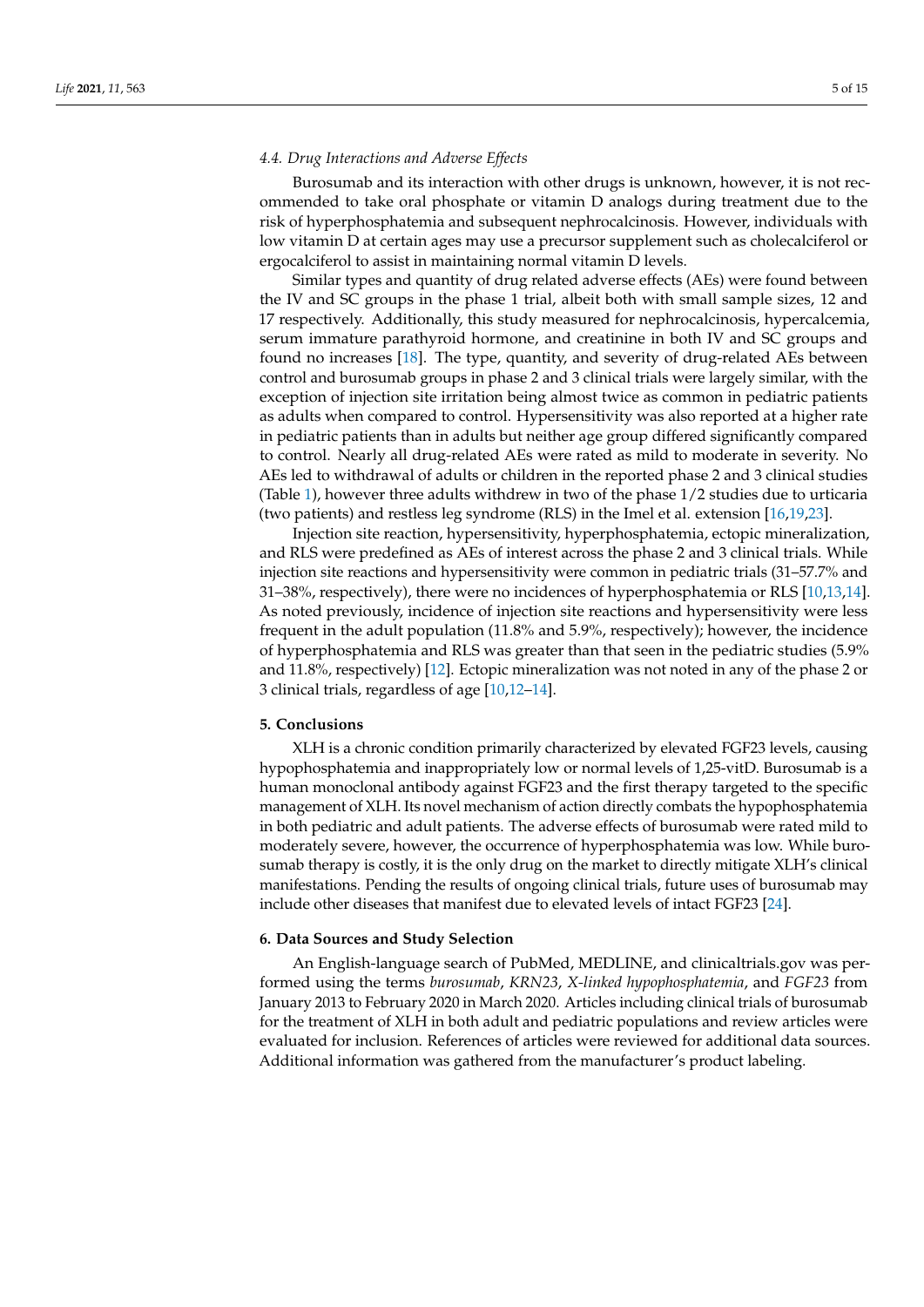## **Cheong, 2019 (NCT02181764) [\[22\]](#page-14-15) Design** Phase 1, O, SC, single dose, dose escalation **Population** Adult N = 18; 0.3 mg/kg N = 6; 0.6 mg/kg N = 5; 1.0 mg/kg N = 7 **Efficacy Results** Mean increase in serum Pi § 0.3, 0.6, 1.0 mg/kg (all increased) Mean  $\text{Im}P/\text{GFR}$  § 0.3, 0.6, 1.0 mg/kg (all increased) Mean serum 1,25(OH)2D § 0.3, 0.6, 1.0 mg/kg (all increased) **Safety Results** All AEs: 14 (78%) 0.3 mg/kg: 4 (67%) 0.6 mg/kg: 4 (80%) 1.0 mg/kg: 6 (86%) AEs related to burosumab: 5 (28%) 0.3 mg/kg: 3 (50%)  $0.6$  mg/kg: 0  $1.0 \,\text{mg/kg}: 2(29\%)$ AE leading to discontinuation or death: 0 Most common AEs (≥10%): nasopharyngitis, upper respiratory tract infection, contusion, headache, back pain Most common drug-related AEs ( $\geq$ 10%): 0 **Carpenter, 2014 (NTC00830674) [\[18\]](#page-14-16) Design** Phase 1, R, DB, P, SC or IV, single dose **Population** Adult  $N = 38$ IV  $N = 22$ Burosumab,  $N = 17$ Placebo,  $N = 5$ SC,  $N = 16$ Burosumab,  $N = 12$ Placebo,  $N = 4$

## **Table 1.** Summary of clinical trials for burosumab.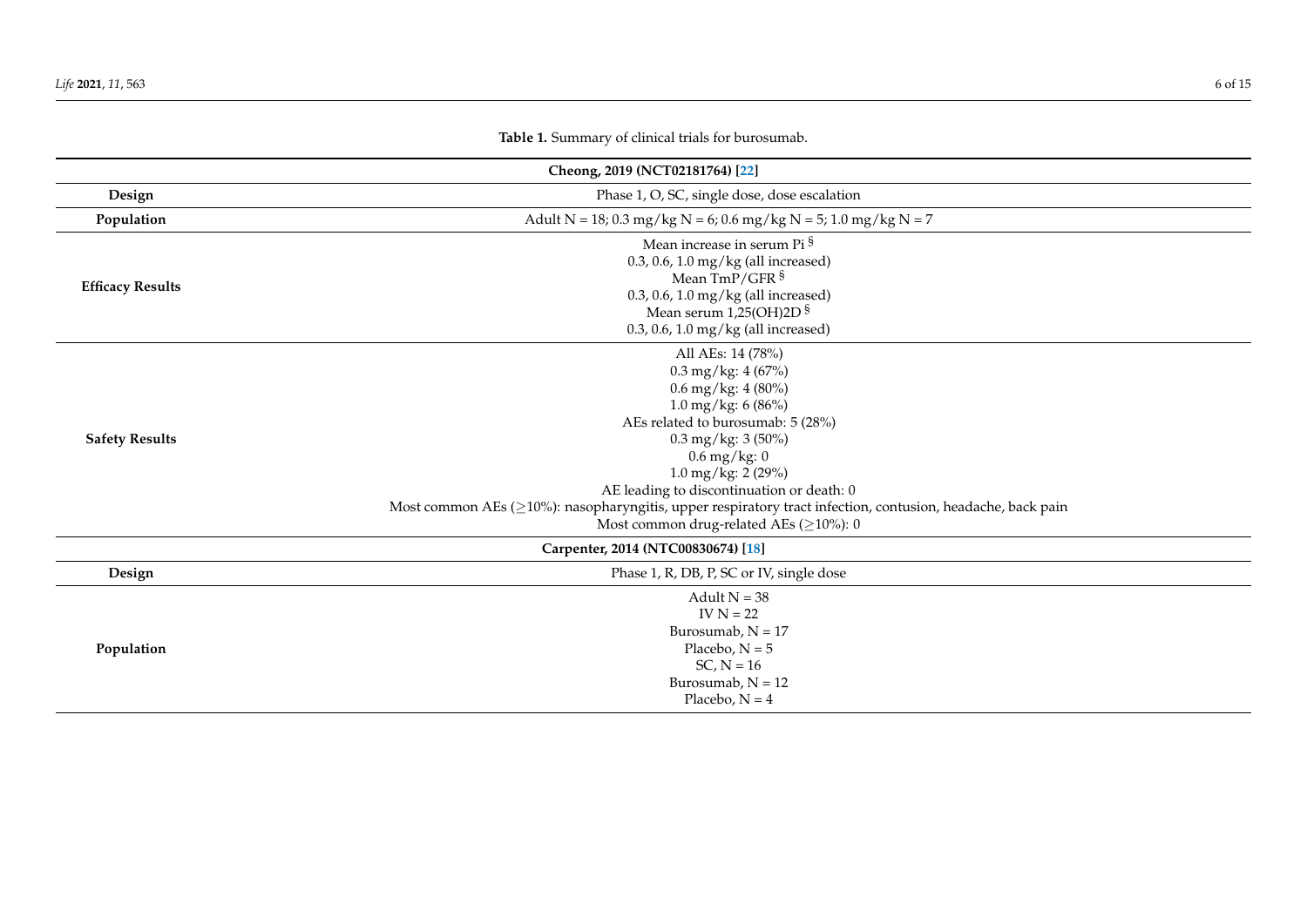## **Table 1.** *Cont.*

|                         | Serum Pi §                                                       |  |
|-------------------------|------------------------------------------------------------------|--|
|                         | IV: 0.003 ** 0.01 * 0.03 * 0.1 *** 0.3 mg/dL **                  |  |
|                         | SC: 0.1, 0.3 *** 0.6 *** 1.0 mg/kg ***                           |  |
|                         | Serum $1,25(OH)_2D$ <sup>§</sup>                                 |  |
|                         | IV: 0.003, 0.01 * 0.03 *** 0.1 *** 0.3 mg/dL ***                 |  |
|                         | SC: 0.1, 0.3 *** 0.6 ** 1.0 mg/kg ***                            |  |
|                         | Serum calcium §                                                  |  |
| <b>Efficacy Results</b> | IV: 0.003, 0.01 * 0.03, 0.1 * 0.3 mg/dL                          |  |
|                         | SC: 0.1, 0.3, 0.6, 1.0 mg/kg                                     |  |
|                         | 24-h urine calcium §                                             |  |
|                         | IV: 0.003, 0.01 ** 0.03 ** 0.1 *** 0.3 mg/dL **                  |  |
|                         | SC: 0.1, 0.3, 0.6, 1.0 mg/kg                                     |  |
|                         | 2-h urine calcium/creatinine §                                   |  |
|                         | IV: 0.003, 0.01, 0.03, 0.1 * 0.3 mg/dL                           |  |
|                         | SC: 0.1 *** 0.3, 0.6 * 1.0 mg/kg                                 |  |
|                         | All AEs:                                                         |  |
|                         | IV                                                               |  |
|                         | Burosumab: 14 (82%)                                              |  |
|                         | Placebo: 2 (40%)                                                 |  |
|                         | SC                                                               |  |
|                         | Burosumab: 10 (83%)                                              |  |
|                         | Placebo: 2 (50%)                                                 |  |
| <b>Safety Results</b>   | AEs related to burosumab: 6 (21%)                                |  |
|                         | IV: $4(24%)$                                                     |  |
|                         | SC: $2(17%)$                                                     |  |
|                         | AE leading to discontinuation or death: 0                        |  |
|                         | Most common AEs, IV (>10%): nausea and headache                  |  |
|                         | Most common AEs, SC (>10%): elevated serum amylase and back pain |  |
|                         | Most common drug-related AEs (>10%): nausea                      |  |
|                         | Most common drug-related AEs (>10%): elevated serum amylase      |  |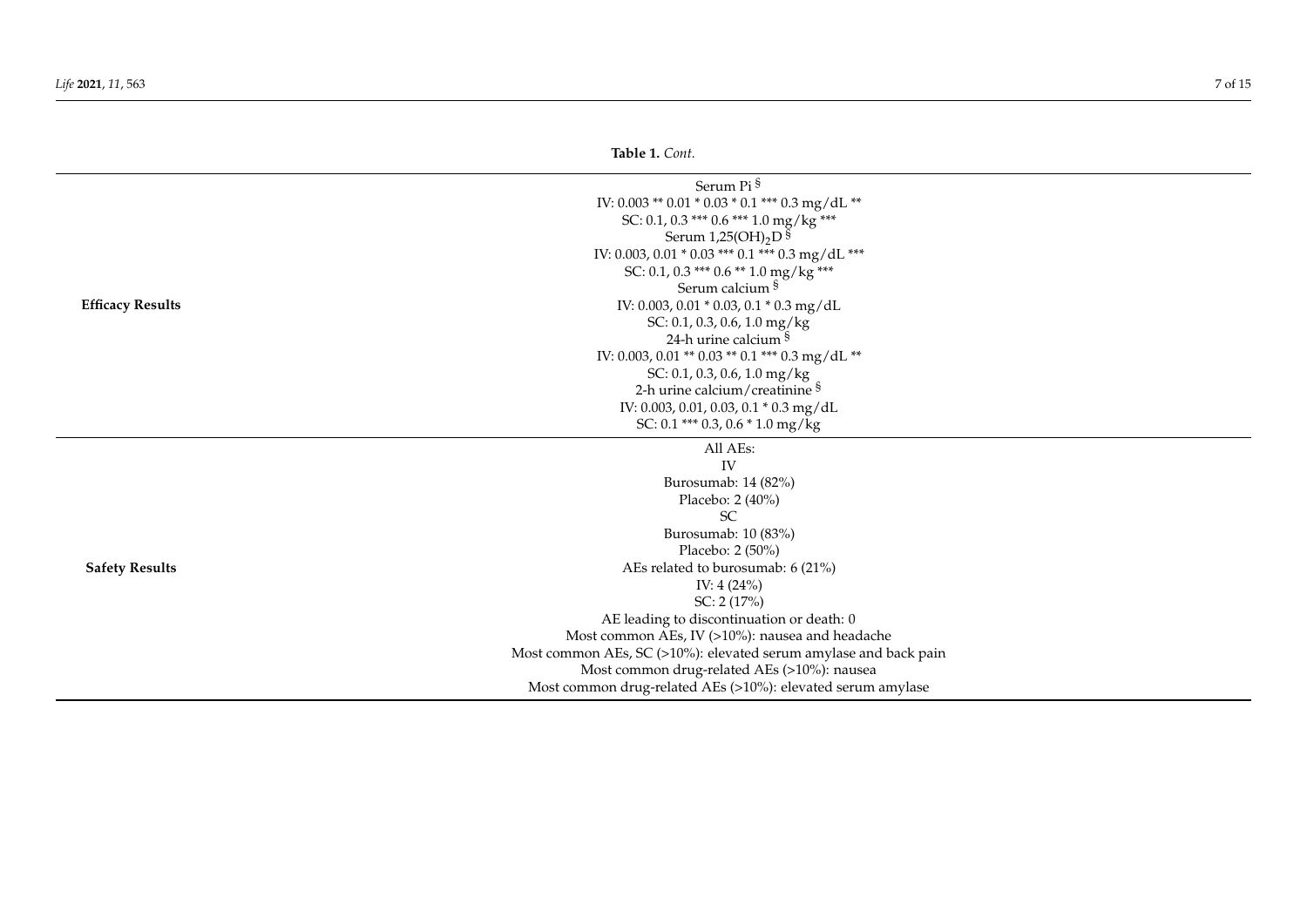| Table 1. Cont.          |                                                                                                                                                                                                                                                                                                                                                                             |  |  |
|-------------------------|-----------------------------------------------------------------------------------------------------------------------------------------------------------------------------------------------------------------------------------------------------------------------------------------------------------------------------------------------------------------------------|--|--|
|                         | Imel, 2015 (NCT01340482 and NCT01571596) [19]                                                                                                                                                                                                                                                                                                                               |  |  |
| Design                  | Phase 1/2, O, SC, 16 wks, dose escalation with sequential 12-month extension                                                                                                                                                                                                                                                                                                |  |  |
| Population              | Adult, $N = 28$                                                                                                                                                                                                                                                                                                                                                             |  |  |
| <b>Efficacy Results</b> | Serum Pi §**<br>$TmP/GFR$ \$**<br>Serum 1,25(OH) <sub>2</sub> D <sup>§**</sup><br>Serum procollagen type 1 $^{\S**}$<br>Osteocalcin <sup>§**</sup><br>BALP <sup>§**</sup>                                                                                                                                                                                                   |  |  |
| <b>Safety Results</b>   | All AEs: 27 (96%)<br>AEs related to burosumab: 18 (64%)<br>AE leading to discontinuation or death: 2<br>Moderate urticaria, severe restless leg syndrome<br>Most common AEs (≥20%): arthralgia, nasopharyngitis, back pain, extremity pain, diarrhea, sinusitis, upper respiratory tract infection, dizziness and headache<br>Most common drug-related AEs ( $\geq$ 20%): 0 |  |  |
|                         | Zhang, 2016 (NCT01340482) [23]                                                                                                                                                                                                                                                                                                                                              |  |  |
| Design                  | Phase 1/2, O, SA, SC, 16 wks, dose escalation                                                                                                                                                                                                                                                                                                                               |  |  |
| Population              | Adult, $N = 28$                                                                                                                                                                                                                                                                                                                                                             |  |  |
| <b>Efficacy Results</b> | Serum Pi §***<br>TmP/GFR <sup>§***</sup><br>Serum $1,25(OH)_2D$ <sup>§***</sup><br>BALP <sup>S***</sup><br>P1NP §***<br>Osteocalcin***                                                                                                                                                                                                                                      |  |  |
| <b>Safety Results</b>   | All AEs: Not reported<br>AEs related to burosumab: Not reported<br>AE leading to discontinuation or death: 1<br>Urticaria                                                                                                                                                                                                                                                   |  |  |
|                         | Ruppe, 2016 (NCT01340482) [16]                                                                                                                                                                                                                                                                                                                                              |  |  |
| Design                  | Phase 1/2, O, SA, SC, 16 wks, dose escalation                                                                                                                                                                                                                                                                                                                               |  |  |
| Population              | Adults, $N = 28$                                                                                                                                                                                                                                                                                                                                                            |  |  |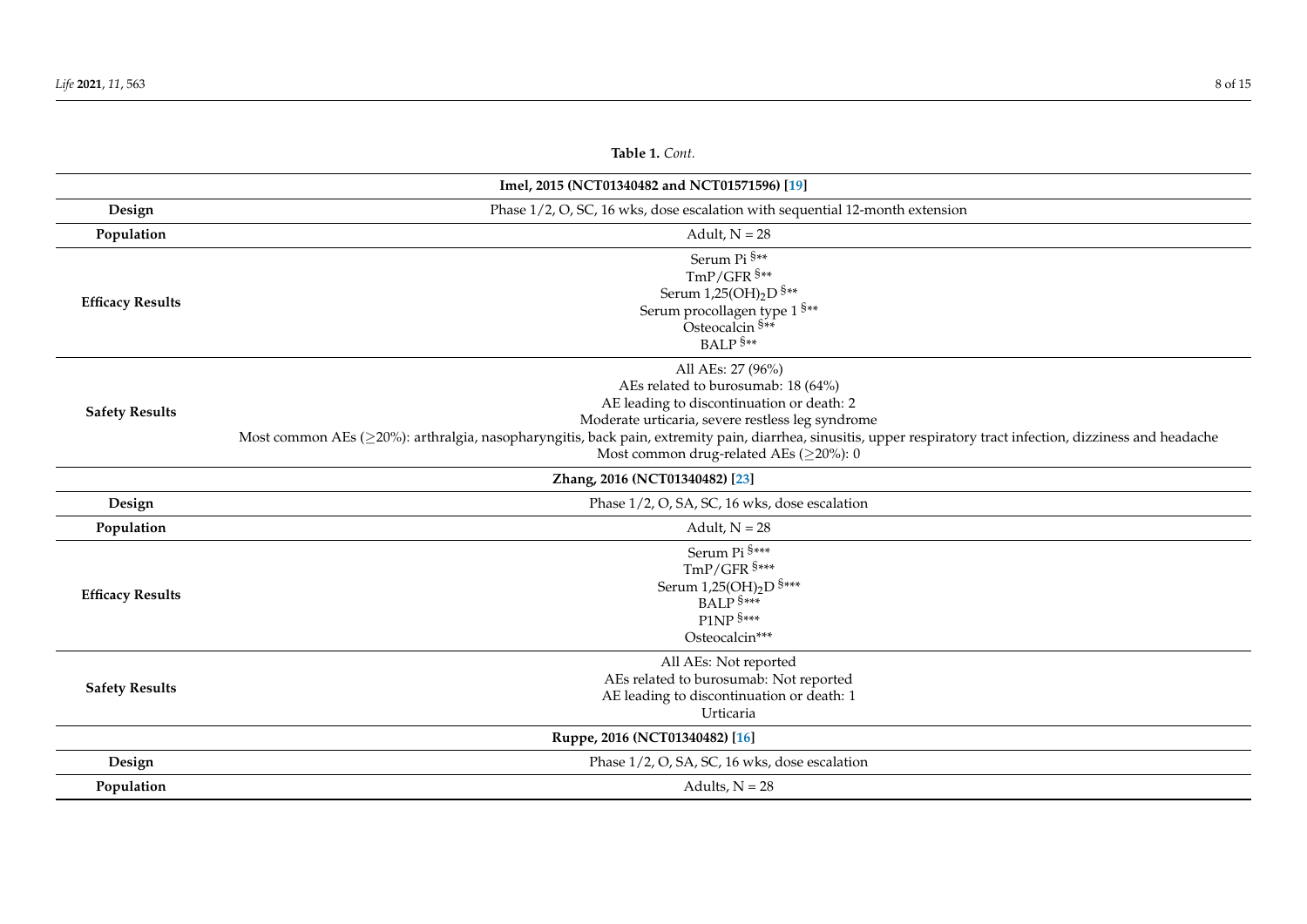|                         | Table 1. Cont.                                                                                                                                                                                                                                                                                                                                                                                                                                                                                                                                                                                                                                                                    |  |
|-------------------------|-----------------------------------------------------------------------------------------------------------------------------------------------------------------------------------------------------------------------------------------------------------------------------------------------------------------------------------------------------------------------------------------------------------------------------------------------------------------------------------------------------------------------------------------------------------------------------------------------------------------------------------------------------------------------------------|--|
| <b>Efficacy Results</b> | SF36v2 mean: 1.77 *<br>WOMAC mean: $-3.8*$                                                                                                                                                                                                                                                                                                                                                                                                                                                                                                                                                                                                                                        |  |
| <b>Safety Results</b>   | All AEs: Not reported<br>AEs related to Burosumab: Not reported<br>AE leading to discontinuation or death: 1<br>Urticaria                                                                                                                                                                                                                                                                                                                                                                                                                                                                                                                                                         |  |
|                         | Portale, 2019 (NCT02526160) [17]                                                                                                                                                                                                                                                                                                                                                                                                                                                                                                                                                                                                                                                  |  |
| Design                  | Phase 3, R, DB, P, SC, 24 wks with O, 24 wk extension                                                                                                                                                                                                                                                                                                                                                                                                                                                                                                                                                                                                                             |  |
| Population              | Adult, $N = 134$<br>Burosumab, $N = 68$<br>Placebo, $N = 66$                                                                                                                                                                                                                                                                                                                                                                                                                                                                                                                                                                                                                      |  |
| <b>Efficacy Results</b> | % achieved mean Pi above LLN<br>DB<br>Burosumab: 94.1% ****<br>Placebo: 7.6%<br>Extension<br>Burosumab for 48 weeks: 84%<br>Burosumab last 24 weeks: 89%<br>Odds ratio of fracture or pseudofracture fully healing<br>$\overline{DB}$<br>Burosumab: Placebo: 16.8 ****<br>WOMAC: physical function & stiffness<br>DB<br>Burosumab: $-3.11 * & -7.85 *$<br>Placebo: $+1.79 &+ 0.46$<br>Extension<br>Burosumab for 48 weeks: $-7.76$ *** & $-16.03$ ****<br>Burosumab last 24 weeks: $-8.18$ **** & $-15.82$ ****<br>Worst pain (BPI)<br>DB<br>Burosumab: - 0.79 NS<br>Placebo: $-0.32$<br>Extension<br>Burosumab for 48 weeks: $-1.09$ ****<br>Burosumab last 24 weeks: -1.18 **** |  |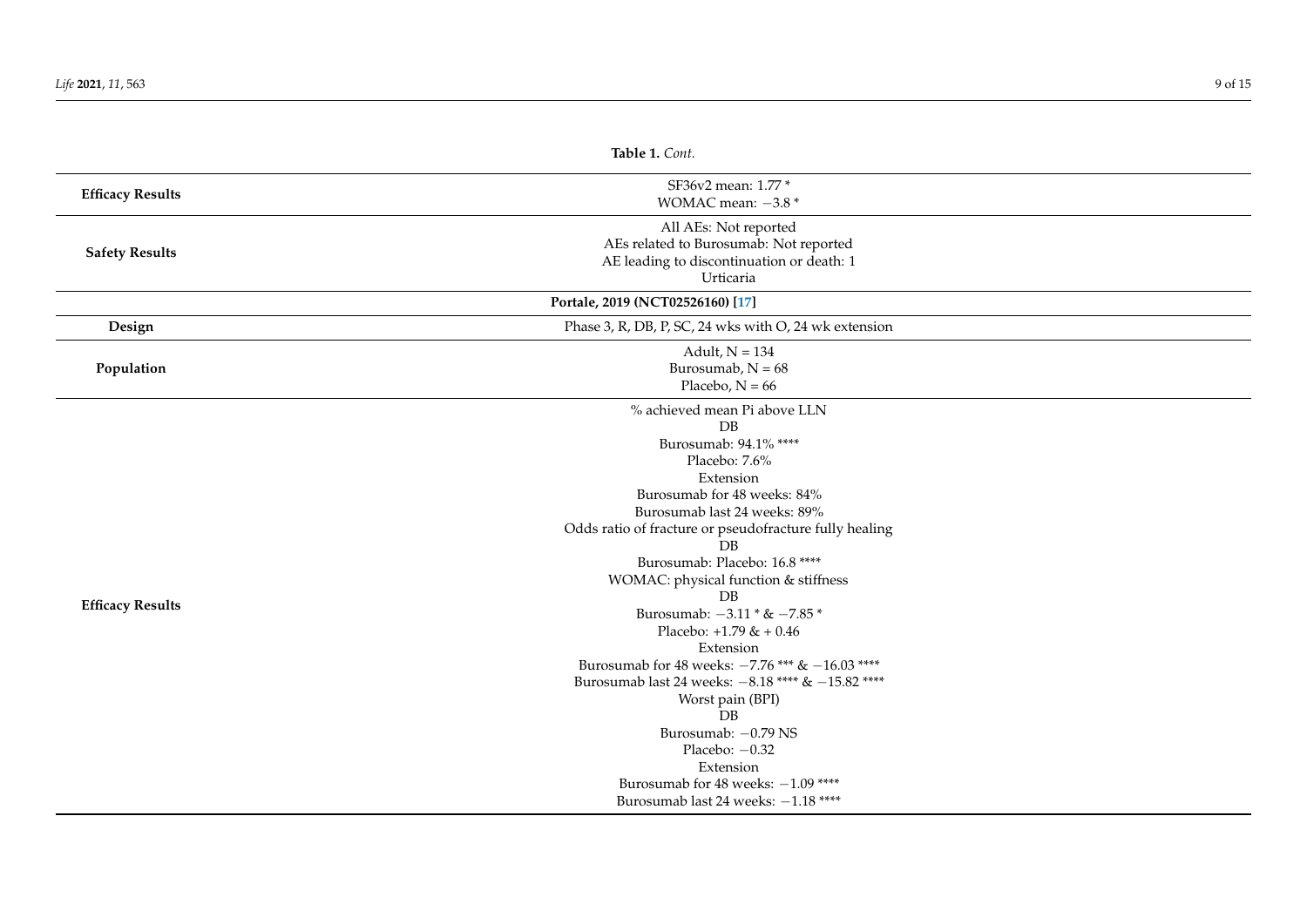|                         | Table 1. Cont.                                                                                                                                                                                                                                                                                                                                                                                                                                                                                                                                                                          |
|-------------------------|-----------------------------------------------------------------------------------------------------------------------------------------------------------------------------------------------------------------------------------------------------------------------------------------------------------------------------------------------------------------------------------------------------------------------------------------------------------------------------------------------------------------------------------------------------------------------------------------|
| <b>Safety Results</b>   | All AEs<br>DB: 125 (93%)<br>Burosumab: 64 (94%)<br>Placebo: 61 (92%)<br>Extension: 131 (97%)<br>Burosumab for 48 weeks: 68 (100%)<br>Burosumab last 24 weeks: 63 (95%)<br>AEs related to burosumab<br>$\overline{DB}$<br>Burosumab: 30 (44%)<br>Placebo: 26 (39%)<br>Extension<br>Burosumab for 48 weeks: 42 (62%)<br>Burosumab last 24 weeks: 32 (48%)<br>AE leading to discontinuation or death: 0<br>Most common AEs (20%)<br>DB<br>Burosumab: 0<br>Extension<br>Burosumab for 48 wks: nasopharyngitis, headache, arthralgia, tooth abscess<br>Burosumab for last 24 wks: arthralgia |
|                         | Most common drug-related AEs: Not reported                                                                                                                                                                                                                                                                                                                                                                                                                                                                                                                                              |
|                         | Insogna, 2018 (NCT02526160) [12]                                                                                                                                                                                                                                                                                                                                                                                                                                                                                                                                                        |
| Design                  | Phase 3, O, SA, SC, 48 wks                                                                                                                                                                                                                                                                                                                                                                                                                                                                                                                                                              |
| Population              | Adult, $N = 14$                                                                                                                                                                                                                                                                                                                                                                                                                                                                                                                                                                         |
| <b>Efficacy Results</b> | Mean % change osteoid volume/bone volume: -54% ****<br>Bone turnover<br>Osteoid thickness: -32% ****<br>Osteoid surface/bone surface: -26% ***<br>Median mineralization lag time: $-83\%$<br>Fracture or pseudofracture healing<br>P1NP: +77% ****<br>CTx: $+36\%$ ****                                                                                                                                                                                                                                                                                                                 |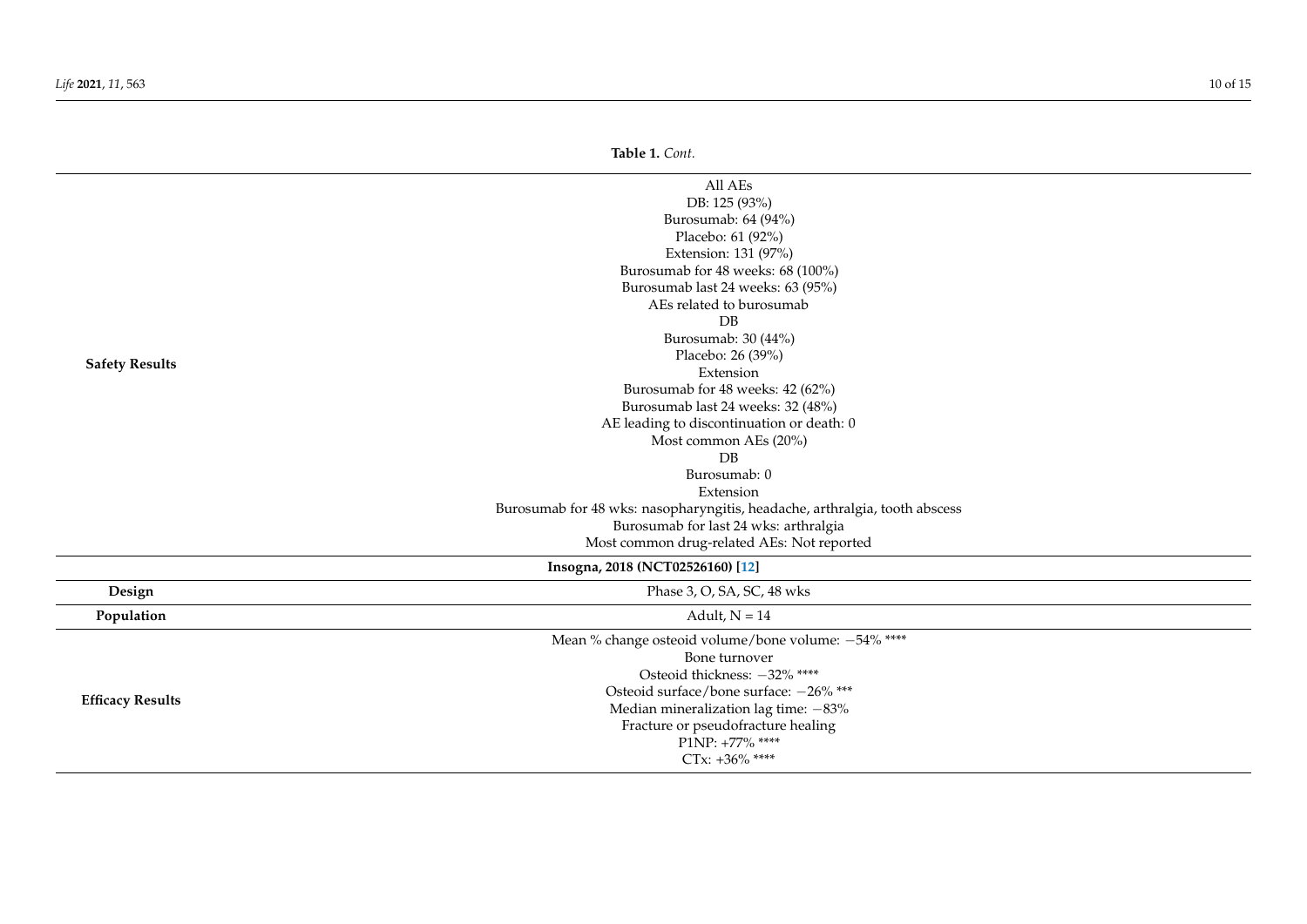| Table 1. Cont.          |                                                                                                                                                                                                                                                                                                                                                                                                                                  |
|-------------------------|----------------------------------------------------------------------------------------------------------------------------------------------------------------------------------------------------------------------------------------------------------------------------------------------------------------------------------------------------------------------------------------------------------------------------------|
| <b>Safety Results</b>   | All AEs: 14 (100%)<br>AE related to Burosumab: 10 (71%)<br>AE leading to discontinuation or death: 0<br>Most common AEs: Not reported<br>Most common drug-related AEs ( $\geq$ 10%): urticaria, abdominal pain, asthenia, injection site pain, injection site reaction                                                                                                                                                           |
|                         | Insogna, 2019 (NTC02526160) [15]                                                                                                                                                                                                                                                                                                                                                                                                 |
| Design                  | Phase 3, R, DB, P, SC, 24 wks                                                                                                                                                                                                                                                                                                                                                                                                    |
| Population              | Adults, $N = 134$<br>Burosumab, $N = 68$<br>Placebo, $N = 66$                                                                                                                                                                                                                                                                                                                                                                    |
| <b>Efficacy Results</b> | % achieved mean Pi above LLN<br>Burosumab: 94.1%<br>Placebo: 7.6% ***<br>% maintaining PI above LLN before next dose<br>Burosumab: 67.6%<br>Placebo: 6.1% (significance not reported)<br>Mean increase of $1,25(OH)_2D$ <sup>#</sup><br>Burosumab: 25.5 pg/mL<br>Placebo: 2.7 pg/mL ***<br>Change in WOMAC stiffness<br>Burosumab: -7.87<br>Placebo: $+0.25$ *<br>% of fractures healed<br>Burosumab: 43.1%<br>Placebo: 7.7% *** |
| <b>Safety Results</b>   | All AEs:<br>Burosumab: 64 patients (94.1%)<br>Placebo: 61 patients (92.4%)<br>AE leading to discontinuation or death: 0<br>Most common AEs ( $\geq$ 10%): Back pain, nasopharyngitis, tooth abscess, injection site reaction, restless leg syndrome, headache, nausea, dizziness<br>Most common drug-related AEs ( $\geq$ 10%): injection site reaction, restless leg syndrome                                                   |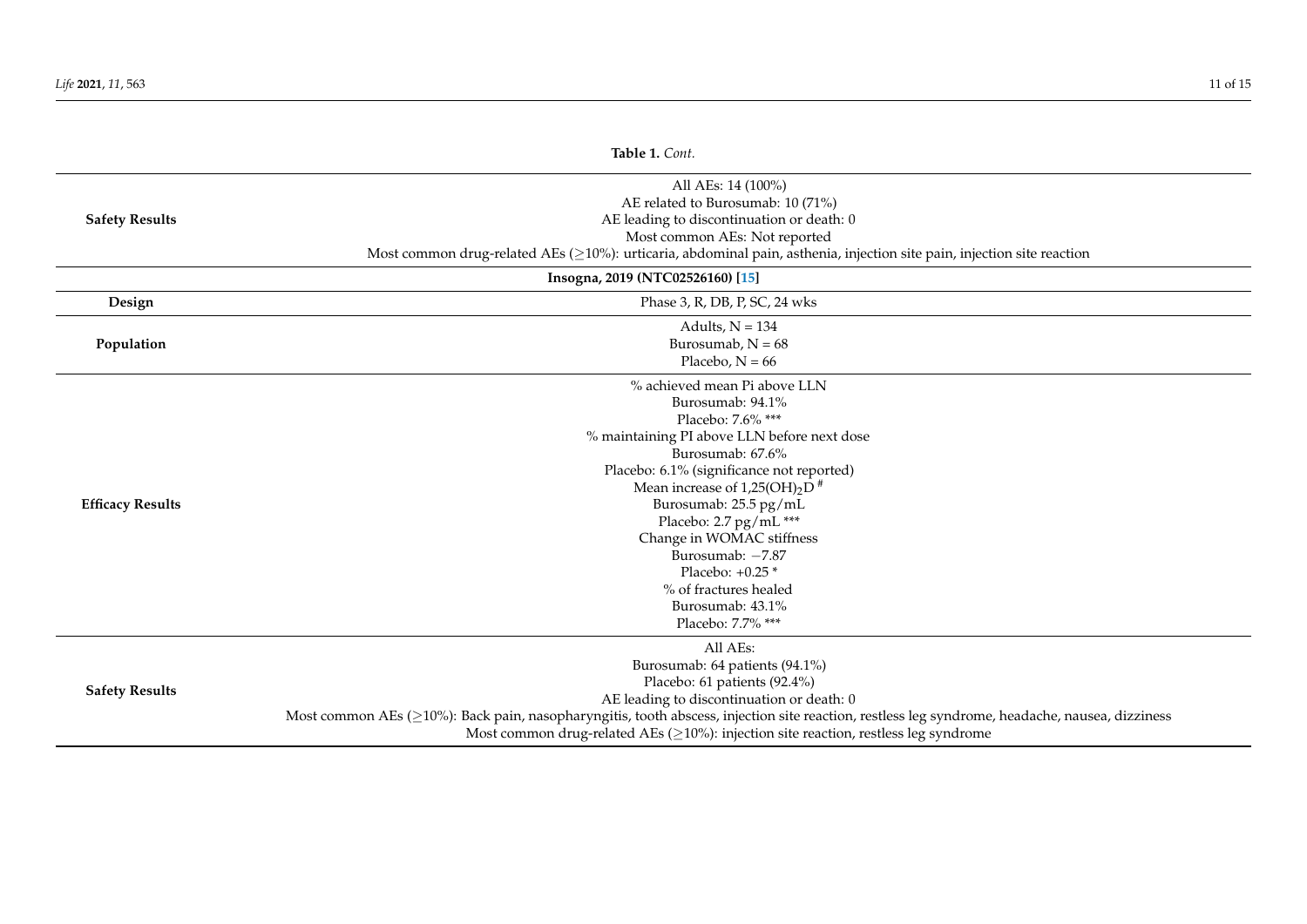| Table 1. Cont.                 |                                                                                                                                                                                                                                                                                                                                                                                                                                                                                                                                                  |  |
|--------------------------------|--------------------------------------------------------------------------------------------------------------------------------------------------------------------------------------------------------------------------------------------------------------------------------------------------------------------------------------------------------------------------------------------------------------------------------------------------------------------------------------------------------------------------------------------------|--|
| Whyte, 2019 (NCT02750618) [13] |                                                                                                                                                                                                                                                                                                                                                                                                                                                                                                                                                  |  |
| Design                         | Phase 2, O, SA, SC, 64 wks                                                                                                                                                                                                                                                                                                                                                                                                                                                                                                                       |  |
| Population                     | Children $(1-4$ yrs), $N = 13$                                                                                                                                                                                                                                                                                                                                                                                                                                                                                                                   |  |
| <b>Efficacy Results</b>        | Mean increase of Pi: 0.89 mg/dL ****<br>Mean increase of $1,25(OH)_2D: 13 pg/mL$ ****<br>Mean change of TRSS: -2.0 ****<br>Mean change in RGI-C: +2.2 ****                                                                                                                                                                                                                                                                                                                                                                                       |  |
| <b>Safety Results</b>          | All AEs: 13 (100%)<br>AEs related to burosumab: 5 (38%) AEs leading to discontinuation or death: 0<br>Most common AEs ( $\geq$ 30%): Cough, pyrexia, upper respiratory tract infection, tooth abscess, rhinorrhea, vomiting,<br>nasal congestion, diarrhea, pain in extremity, streptococcal pharyngitis, injection site reaction, hypersensitivity<br>Most common drug-related AE ( $\geq$ 20%): injection site erythema and extremity pain                                                                                                     |  |
|                                | Carpenter, 2018 (NCT02163577) [14]                                                                                                                                                                                                                                                                                                                                                                                                                                                                                                               |  |
| Design                         | Phase 2, R, O, SC, 16 wk escalation with 48 wk treatment                                                                                                                                                                                                                                                                                                                                                                                                                                                                                         |  |
| Population                     | Children $(5-12 \text{ yrs})$ , N = 52<br>Every 2 wks, $N = 26$<br>Every 4 wks, $N = 26$                                                                                                                                                                                                                                                                                                                                                                                                                                                         |  |
| <b>Efficacy Results</b>        | Mean change of TRSS from baseline <sup>+</sup><br>$2$ -wk: $-1.06$ ***<br>4-wk: $-0.73$ ***<br>Mean change of RGI-C from baseline <sup>+</sup><br>$2-wk: +1.66$<br>$4$ -wk: $+1.47$<br>Mean increase of Pi<br>All patients: 0.84 mg/dL<br>Mean increase of $1,25(OH)_2D$<br>All patients: 18 pg/mL                                                                                                                                                                                                                                               |  |
| <b>Safety Results</b>          | All AEs: 26 patients (100%)<br>AEs leading to discontinuation or death: 0<br>Most common AEs, 2 wk dose schedule ( $\geq$ 30%): Injection-site reaction, headache, cough, nasopharyngitis,<br>pain in extremity, upper respiratory tract infection, vomiting and pyrexia<br>Most common AEs, 4 wk dose schedule ( $\geq$ 30%): Injection-site reaction, headache, cough, nasopharyngitis,<br>pain in extremity, upper respiratory tract infection, vomiting, arthralgia, pyrexia, seasonal allergy<br>Most common drug-related AEs: Not reported |  |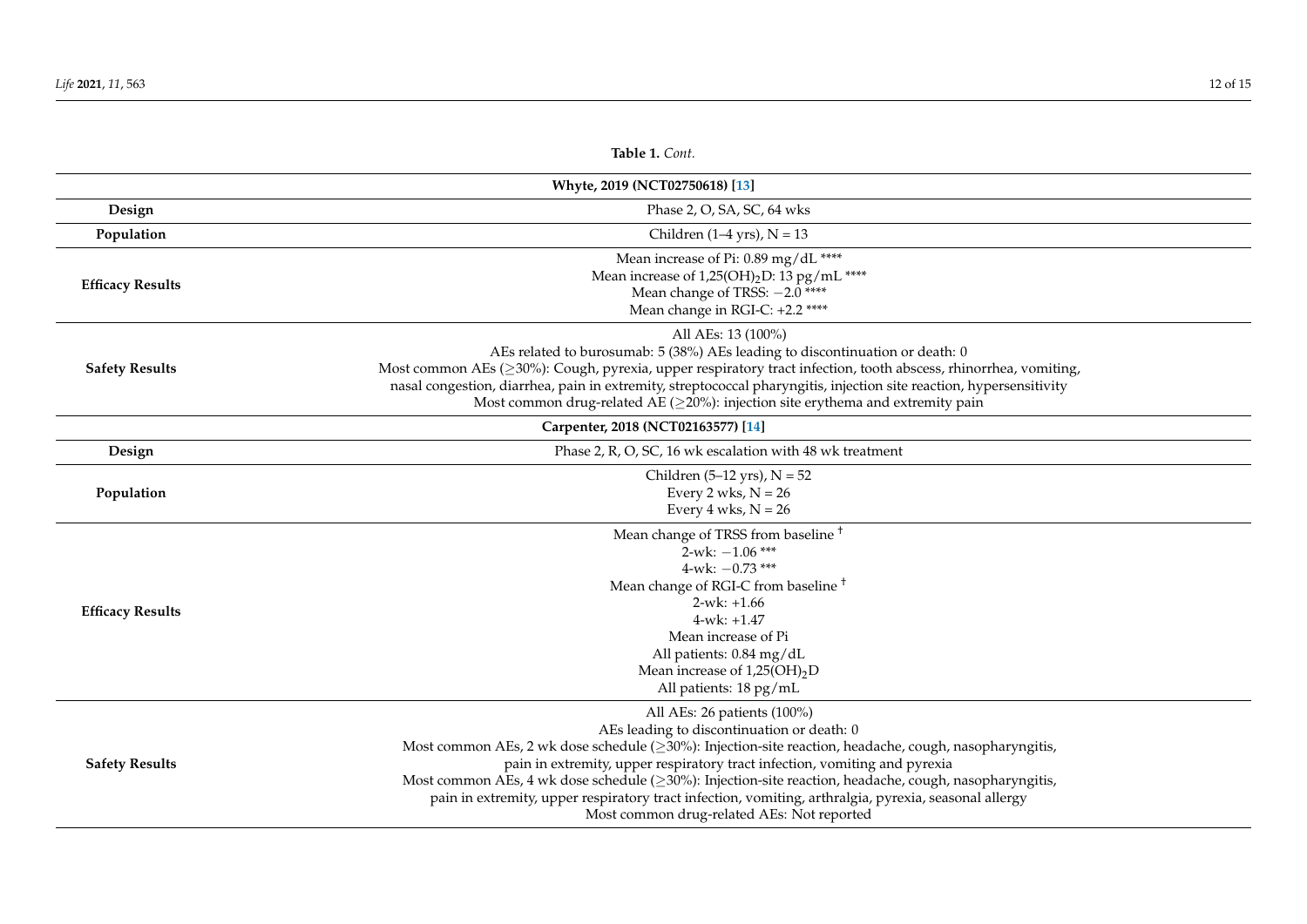| <b>Table 1.</b> Cont.         |                                                                                                                                                                                                                                                                                                                                      |  |
|-------------------------------|--------------------------------------------------------------------------------------------------------------------------------------------------------------------------------------------------------------------------------------------------------------------------------------------------------------------------------------|--|
| Imel, 2019 (NCT02915705) [10] |                                                                                                                                                                                                                                                                                                                                      |  |
| Design                        | Phase 3, R, O, AC, SC, 64 wks                                                                                                                                                                                                                                                                                                        |  |
| Population                    | Children (1–12 yrs), $N = 61$<br>Burosumab, $N = 29$<br>Conventional, $N = 32$                                                                                                                                                                                                                                                       |  |
| <b>Efficacy Results</b>       | Mean change of RGI-C <sup>+</sup><br>Burosumab: +1.9<br>Conventional: +0.8 ****<br>Mean change of TRSS <sup>+</sup><br>Burosumab: $-2.0$<br>Conventional: $-0.7$ ****<br>Mean increase in Pi<br>Burosumab: 0.92 mg/dL<br>Conventional: 0.20 mg/dL<br>Mean increase of $1,25(OH)_2D$<br>Burosumab: 30 pg/mL<br>Conventional: 18 pg/mL |  |
| <b>Safety Results</b>         | All AEs:<br>Burosumab: 29 patients (100%)<br>Conventional: 27 patients (84%)<br>AE leading to discontinuation or death: 0<br>Most common AEs ( $\geq$ 30%): Pyrexia, injection site reaction, cough, arthralgia, vomiting, nasopharyngitis,<br>hypersensitivity, pain in extremity, headache, injection site erythema, dental caries |  |

<span id="page-12-0"></span>*Abbreviations*: AC, active-controlled; AEs, adverse events; BALP, bone alkaline phosphatase; CTx, C-terminal telopeptide; DB, double-blind; IV, intravenous; LLN, lower-limit of normal; NS, not significant; O, open-label; P, placebo-controlled; P1NP, N-terminal propeptide type 1 collagen; Pi, inorganic phosphate; R, randomized; RGI-C, Radiographic Global Impression of Change score; SA, single arm; SC, subcutaneous; SF36v2, self-perceived limitations due to physical health; TRSS, Thacher rickets severity score; WOMAC, Western Ontario and McMaster Universities Arthritis Index. # comparison reported at 22 weeks;  $^{\dagger}$  comparison reported at 40 weeks;  $^{\S}$  exact values not reported; \*  $p < 0.05$ , \*\*  $p < 0.01$ , \*\*\*  $p < 0.001$ , \*\*\*\*  $p < 0.0001$ ; note:  $p$ -values not reported for all comparisons by study authors.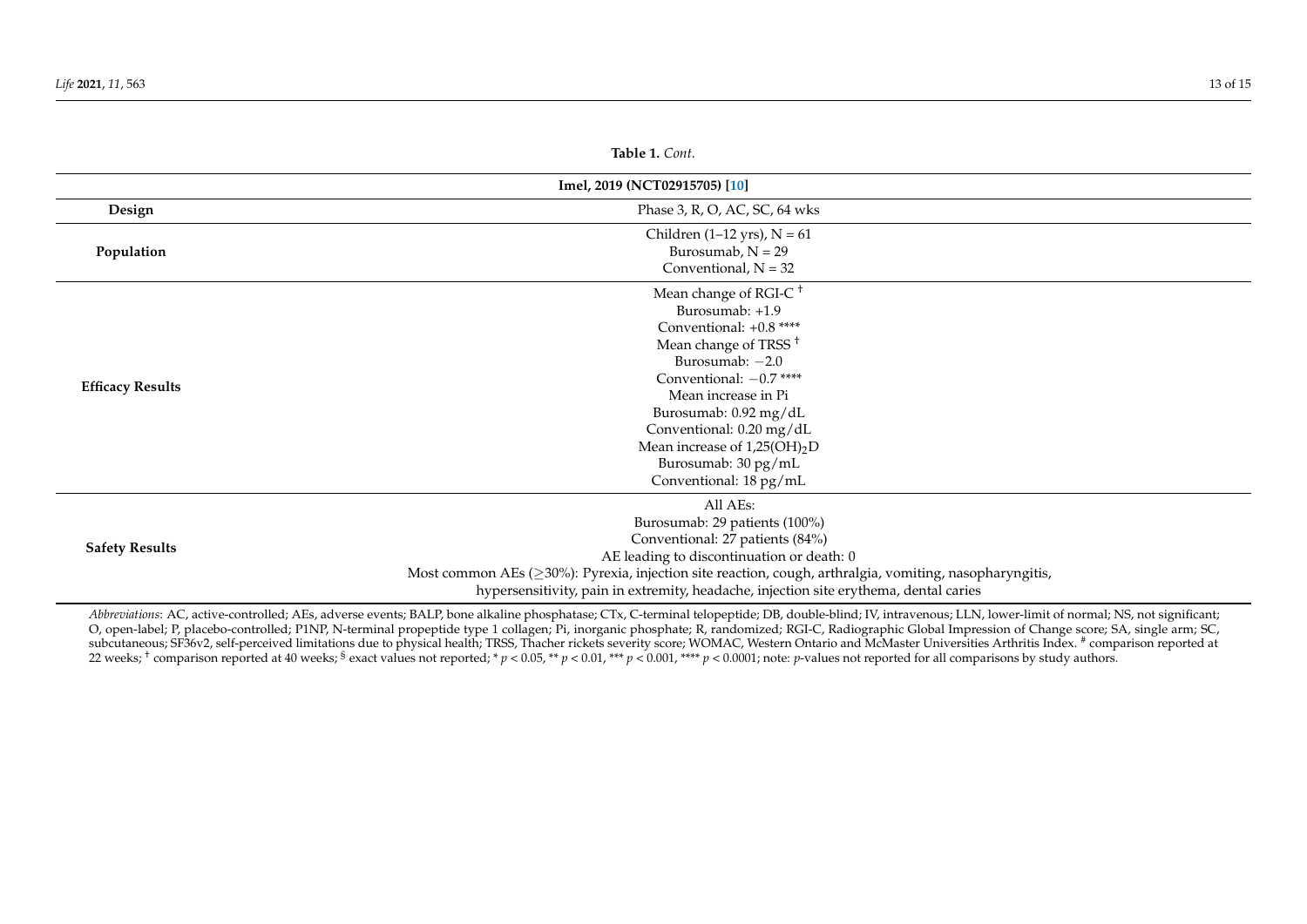<span id="page-13-7"></span>

| $T_{\text{max}}$           | 8 to 11 days                                                                                                                                                                                            |
|----------------------------|---------------------------------------------------------------------------------------------------------------------------------------------------------------------------------------------------------|
| Vd                         | 8 L (based on a 70 kg adult)                                                                                                                                                                            |
| Steady-State Trough        | $5.8 \pm 3.4$ mcg/mL (adult)<br>$15.8 \pm 9.4$ mcg/mL (pediatrics 5-12 years old)<br>$11.2 \pm 4.6$ mcg/mL (pediatrics 1–4 years old)                                                                   |
| Metabolism                 | Not characterized. Likely broken down into small peptides and amino acids via catabolism                                                                                                                |
| Half-Life                  | 19 days                                                                                                                                                                                                 |
| Clearance                  | $0.290$ L/day                                                                                                                                                                                           |
| <b>Special Populations</b> | Unknown whether renal or hepatic dysfunction affects pharmacokinetic properties<br>Increased body weight results in increased clearance and Vd                                                          |
| Excretion into Breastmilk  | No information is available at this time. Because it is a large peptide, it is likely only present in<br>very small amounts and poorly orally absorbed due to degradation in the infant's GI tract [25] |
| Drug interactions          | No studies conducted to date, though unlikely to be affected by CYP inhibitors or inducers                                                                                                              |

**Table 2.** Pharmacokinetic properties for burosumab.

*Abbreviations*: CYP, Cytochrome P450; GI, Gastrointestinal; Tmax, time to maximum concentration; Vd, Volume of Distribution.

**Author Contributions:** Conceptualization, J.V., B.W.S., K.A.T., K.A.C., J.W.L., and J.M.H.; formal analysis, J.V., B.W.S., K.A.T., K.A.C., J.W.L., and J.M.H.; writing—original draft preparation, J.V., B.W.S., K.A.T., K.A.C., J.W.L., and J.M.H.; writing—review and editing, J.V., B.W.S., K.A.T., K.A.C., J.W.L., and J.M.H. All authors have read and agreed to the published version of the manuscript.

**Funding:** This research received no external funding.

**Institutional Review Board Statement:** Not applicable.

**Informed Consent Statement:** Not applicable.

**Data Availability Statement:** Not applicable.

**Acknowledgments:** The authors gratefully acknowledge critical feedback from the Marian University Bone & Muscle Research Group and our collaborators.

**Conflicts of Interest:** The authors declare no conflict of interest.

## **References**

- <span id="page-13-0"></span>1. Tenenhouse, H.S.; Beck, L. Renal Na(+)-phosphate cotransporter gene expression in X-linked Hyp and Gy mice. *Kidney Int.* **1996**, *49*, 1027–1032. [\[CrossRef\]](http://doi.org/10.1038/ki.1996.149)
- 2. Econs, M.J.; Rowe, P.S.; Francis, F.; Barker, D.F.; Speer, M.C.; Norman, M.; Fain, P.R.; Weissenbach, J.; Read, A.; Davis, K.E.; et al. Fine structure mapping of the human X-linked hypophosphatemic rickets gene locus. *J. Clin. Endocrinol. Metab.* **1994**, *79*, 1351–1354. [\[CrossRef\]](http://doi.org/10.1210/jcem.79.5.7962329)
- <span id="page-13-1"></span>3. Francis, F.; Hennig, S.; Korn, B.; Reinhardt, R.; de Jong, P.; Poustka, A.; Lehrach, H.; Rowe, P.S.N.; Goulding, J.N.; Summerfield, T.; et al. A gene (PEX) with homologies to endopeptidases is mutated in patients with X–linked hypophosphatemic rickets. *Nat. Genet.* **1995**, *11*, 130–136. [\[CrossRef\]](http://doi.org/10.1038/ng1095-130) [\[PubMed\]](http://www.ncbi.nlm.nih.gov/pubmed/7550339)
- <span id="page-13-2"></span>4. Ruchon, A.F.; Marcinkiewicz, M.; Siegfried, G.; Tenenhouse, H.S.; DesGroseillers, L.; Crine, P.; Boileau, G. Pex mRNA is localized in developing mouse osteoblasts and odontoblasts. *J. Histochem. Cytochem.* **1998**, *46*, 459–468. [\[CrossRef\]](http://doi.org/10.1177/002215549804600405) [\[PubMed\]](http://www.ncbi.nlm.nih.gov/pubmed/9524191)
- <span id="page-13-3"></span>5. Carpenter, T.O.; Imel, E.A.; Holm, I.A.; Jan de Beur, S.M.; Insogna, K.L. A clinician's guide to X-linked hypophosphatemia. *J. Bone Miner Res.* **2011**, *26*, 1381–1388. [\[CrossRef\]](http://doi.org/10.1002/jbmr.340) [\[PubMed\]](http://www.ncbi.nlm.nih.gov/pubmed/21538511)
- <span id="page-13-4"></span>6. Kato, H.; Koga, M.; Kinoshita, Y.; Taniguchi, Y.; Kobayashi, H.; Fukumoto, S.; Nangaku, M.; Makita, N.; Ito, N. Incidence of complications in 25 adult patients with X-linked hypophosphatemia. *J. Clin. Endocrinol. Metab.* **2021**. [\[CrossRef\]](http://doi.org/10.1210/clinem/dgab282)
- 7. Steele, A.; Gonzalez, R.; Garbalosa, J.C.; Steigbigel, K.; Grgurich, T.; Parisi, E.J.; Feinn, R.S.; Tommasini, S.M.; Macica, C.M. Osteoarthritis, Osteophytes, and Enthesophytes Affect Biomechanical Function in Adults With X-linked Hypophosphatemia. *J. Clin. Endocrinol. Metab.* **2020**, *105*. [\[CrossRef\]](http://doi.org/10.1210/clinem/dgaa064) [\[PubMed\]](http://www.ncbi.nlm.nih.gov/pubmed/32047911)
- <span id="page-13-5"></span>8. Pettifor, J.M. What's new in hypophosphataemic rickets? *Eur. J. Pediatr.* **2008**, *167*, 493–499. [\[CrossRef\]](http://doi.org/10.1007/s00431-007-0662-1)
- <span id="page-13-6"></span>9. Consortium, A. Autosomal dominant hypophosphataemic rickets is associated with mutations in FGF23. *Nat. Genet.* **2000**, *26*, 345–348. [\[CrossRef\]](http://doi.org/10.1038/81664)